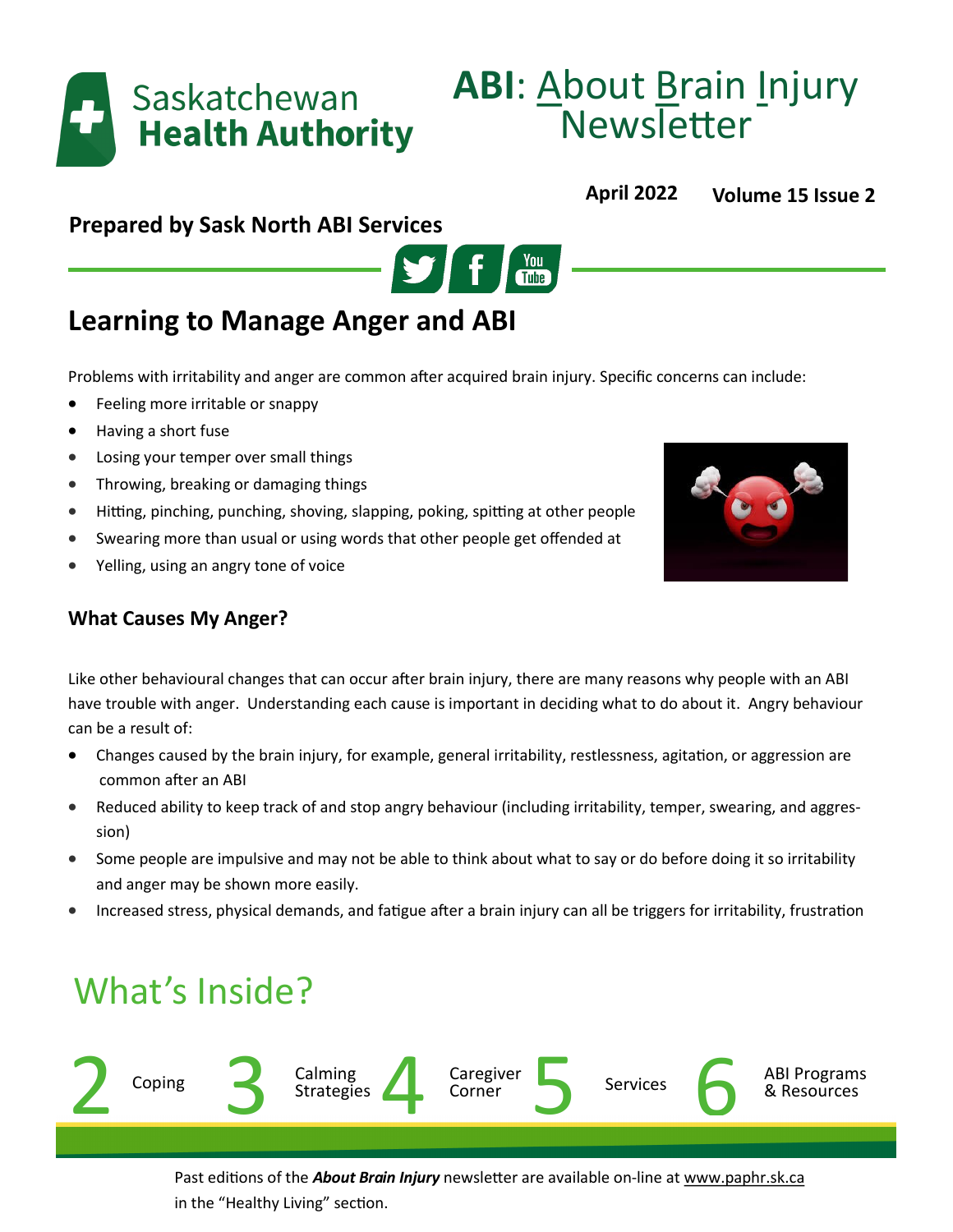#### **Anger and ABI**

### **Tips for Coping with Anger**

Anger can sometimes be caused or triggered by other problems. Try to work out the kinds of things that make you more angry or likely to lose your temper. Some examples of things that might make you feel irritable or angry are:

- Fatigue and tiredness
- Memory difficulties
- Frustration
- Changes in thinking or being unable to think quickly or clearly
- Being unable to do simple things for yourself
- Telling yourself (or thinking) that you can't control your anger
- Feeling that you cannot make your own decisions
- Money worries
- Boredom and lack of things to do
- Loss of independence with work or driving
- Living with other people you don't get along with

Try to find out what is making you feel angry or agitated – have a think about things that might trigger your anger, and what you can do about them.

#### Triggers for me are:



Finding ways to calm down may help with anger. Strategies might include:

- Relaxation or breathing exercises
- Talking about feelings and thoughts when you are calm  $\bullet$
- Walking away or doing some exercise  $\bullet$
- Listening to music  $\bullet$
- Having a shower or cold drink  $\bullet$
- Trying a different activity or task
- Taking a break and trying again later
- Changing the topic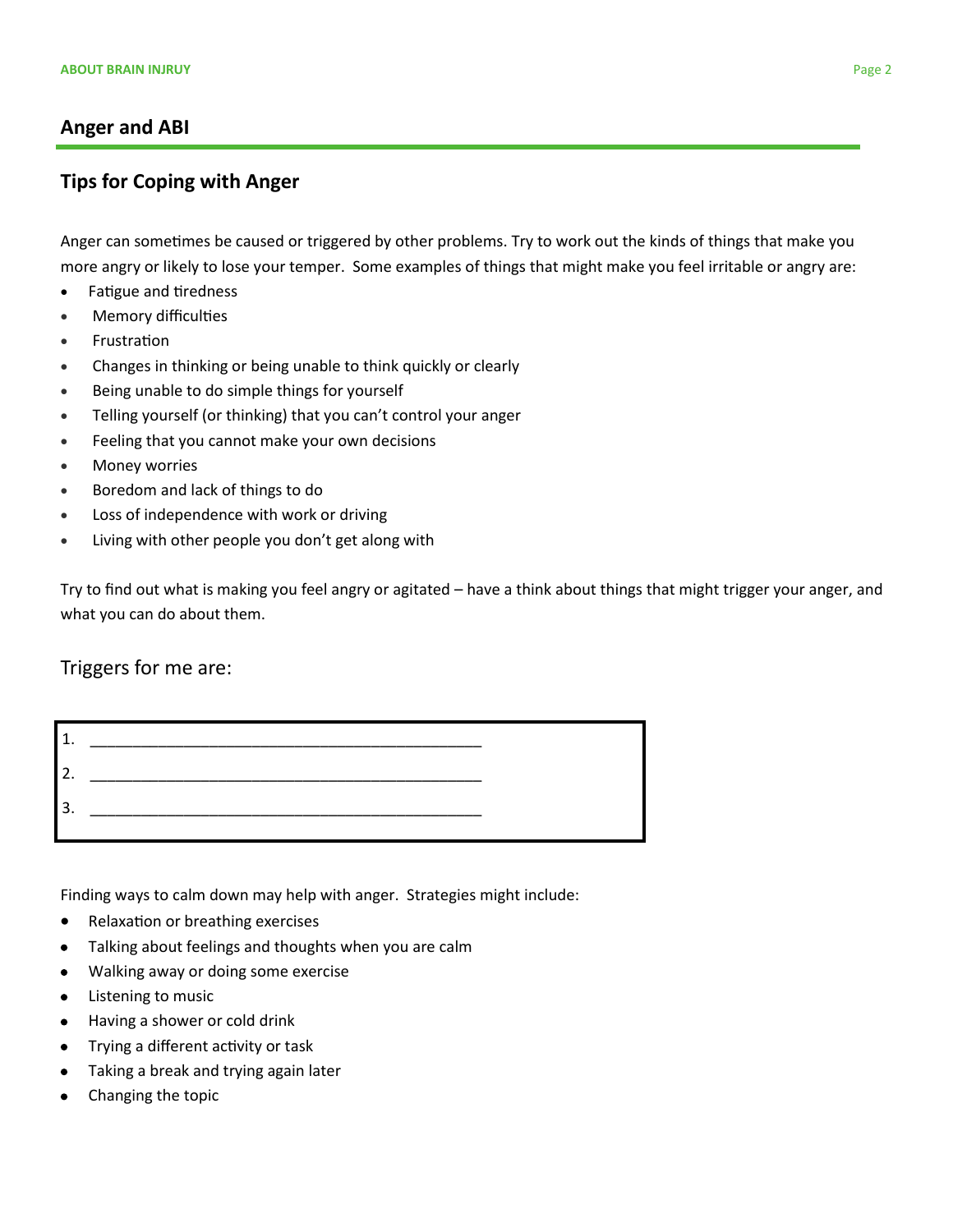#### **Anger and ABI**

#### **Strategies I can try to calm down are:**

When your angry behaviour has stopped, think about:

- What helped you get control or calm down?
- The behaviour and how it affects other people?  $\bullet$
- Consequences for you—making amends?
- What you could do differently next time?
- Strategies or solutions to deal with a problem that caused the anger?
- Do you need to apologize or work things out?

If you can't leave a situation and you are already angry, other people (family, friends) need to:

- Leave the situation if there is any physical risk
- Sit down with you afterwards and talk about what happened to find out why you got angry, and discuss what you  $\bullet$ could do differently and what they could do differently next time.

Family members, friends and carers may find it useful to learn about your brain injury and how to help you with your angry behaviour. Make sure you get enough sleep and rest because fatigue can be a big cause of anger problems.

Find someone to talk to about your problems with anger: You could learn some strategies to manage anger from:

- **•** Friends or family
- Doctor
- Psychologists or other counsellors
- Psychiatrists
- **•** Brain Injury Services

#### References:

ABIOS (Acquired Brain Injury Outreach Services).2021.Learning to Manage Anger.Retrieved from health.qld.gov.au Samuel Briskar forThree Dee.2022.[online image]bribble.com/tads/anger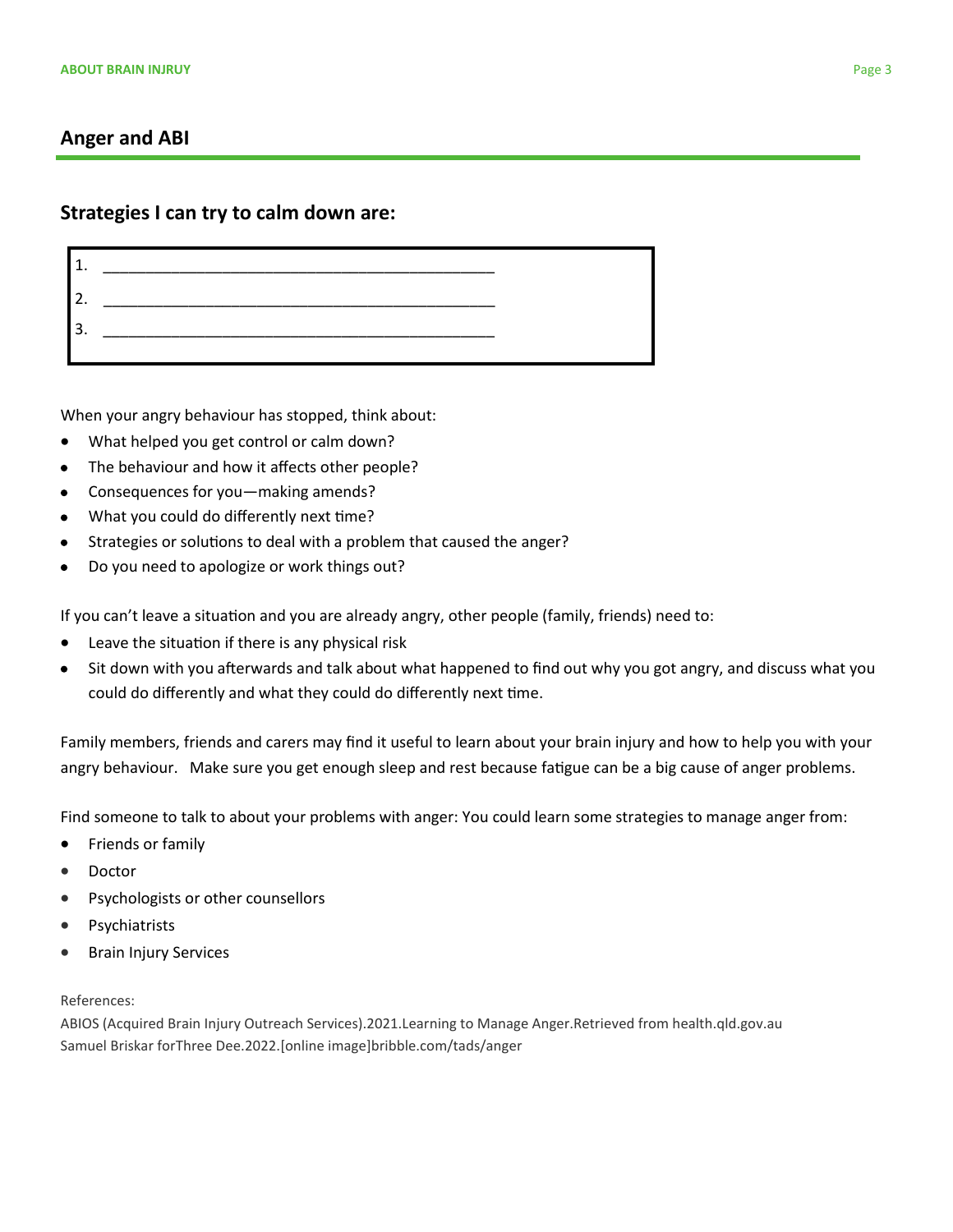#### **Caregiver Corner**

This is a brand new section we've added to the ABI Newsletter in lieu of the Caregiver Corner Newsletter we've been producing for the past few years. Moving forward, you'll find information specifically for caregivers right here instead!

#### **Emotions Experienced by Families after Brain Injury**

Many families put the welfare of their loved one with a brain injury above everything else. At first, this is necessary. However, as time goes on, family members need to recognize that they're also changing and probably experiencing emotions & behaviours not consistent with their former personalities. These emotions & behaviours may include:

- Anxiety—anytime trauma is experienced, anxiety & tension levels rise
- Irritability—a roller coaster of emotions may keep you from seeing the positives, so you react defensively, etc.
- Denial—denial provides hope when needed, though if held onto it may interfere with realistic expectations
- Guilt & Ambivalence—feeling guilty about contributing to or not preventing what's occurred
- Frustration—a lifelong battle may occur as you continue to face frustrating experiences
- Loss of Love—the realization that a loved one is a very different person than the one that existed prior to the brain injury

### **Tips for coping with emotions**

- Participate in a local support group.
- One day at a time use this as your motto.
- Seek counselling.
- Use relaxation techniques.
- Put off until tomorrow anything that is not absolutely necessary.
- Delegate responsibilities.
- Don't quit your job unless absolutely necessary.
- Don't feel that you have to constantly be by your loved one's side.
- Don't let yourself obsess on negative thoughts.
- Enjoy other activities such as gardening, exercising or biking.
- Go out with friends and have some fun.
- **Get sleep and eat regularly.**
- Recognize your limits and realize you cannot fix everything.
- Ask for help! Let friends know what they can do to help, contact people of your faith or religion, or talk to your physician and other outside sources of support about what you're experiencing.

#### References:

DeBoskey, D., Hecht, J., Calub, C. (1991). Educating Families of the Head Injured: A Guide to Medical, Cognitive, and Social issues. Gaithersburg, Maryland: Aspen Publishers, Inc.

Rocchio, C. & Lash, M. (2008). Life after Brain Injury: A guide for families. Lash & Associates Publishing/Training Inc.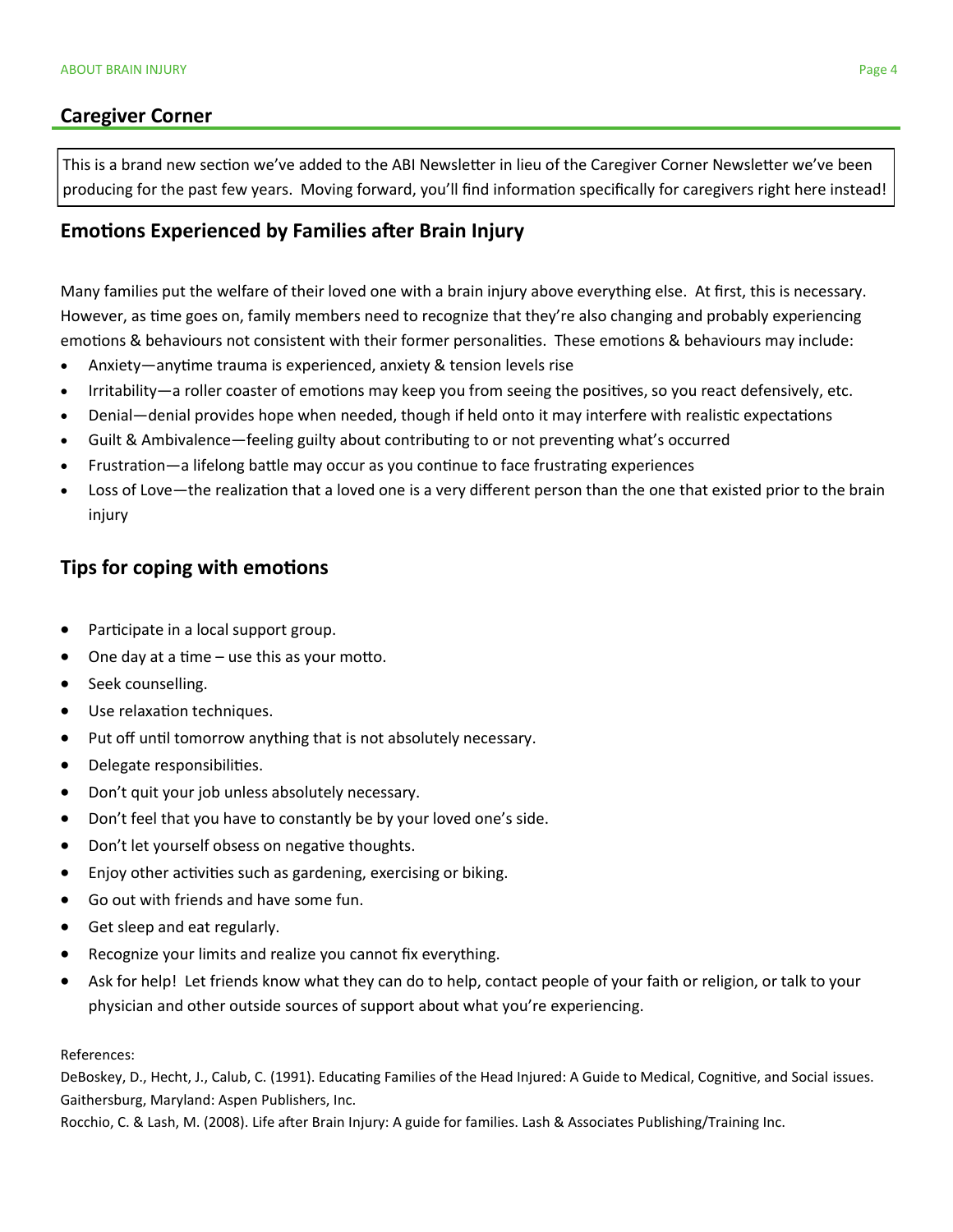## **Sask. North Acquired Brain Injury (ABI) Services**

#### **Who We Are**

Sask. North Acquired Brain Injury (ABI) Services is a group of programs that assists individuals, families and communities affected by an acquired brain injury.

We are a part of the Acquired Brain Injury Partnership Project that is managed by Sask Health and funded by Saskatchewan Government Insurance (SGI).

Our programs include:

- Sask. North ABI Outreach Team
- Sask. North Independent Living Program
- Sask. North Education and Prevention Program

#### **Who We Can Help**

To qualify for services clients must meet the following eligibility criteria:

- Have a diagnosis of a moderate to severe acquired brain injury supported by medical records and be medically stable.
- Be a resident of Saskatchewan or eligible for Saskatchewan Health coverage.
- Are open to working cooperatively on goal directed rehabilitation with ABI and other service providers.
- Community agencies, caregivers, employers, families and schools who require resources and support are eligible as well.

\*\* Individuals are prioritized for services based on time since injury with priority given to those whose injury occurred in the past (3) years.

\*\* Individuals who have a congenital brain injury or one that is a result of a progressive condition will not be considered.

#### **What We Do**

#### **Sask. North ABI Outreach Team**

- Case Management: helping develop client-driven goals, coordination health services, providing referrals and planning for return to work or school.
- Consultation: providing information to others regarding specific client care.
- Brain Injury education.
- Adult & children's camps

#### **Sask. North Independent Living Program**

- Activities of daily living: helping individuals become more independent through short-term interventions.
- Assistance to find housing.
- Therapeutic recreation and leisure services.
- Vocational: exploring work or volunteer opportunities.

#### **Sask. North Education and Prevention Program**

- Prevention Activities: Prevent Alcohol & Riskrelated Trauma in Youth (PARTY) Program, Brain Walk, Brain Waves, Safety Resource Kits, ATV, snowmobile and traffic safety, Bike safety, Child car seat clinics and Fall Prevention.
- Mild Brain Injury (MBI) education.

*Our mission is to provide individual and family support to people with ABI so that they may live successfully in their communities with improved quality of life.*